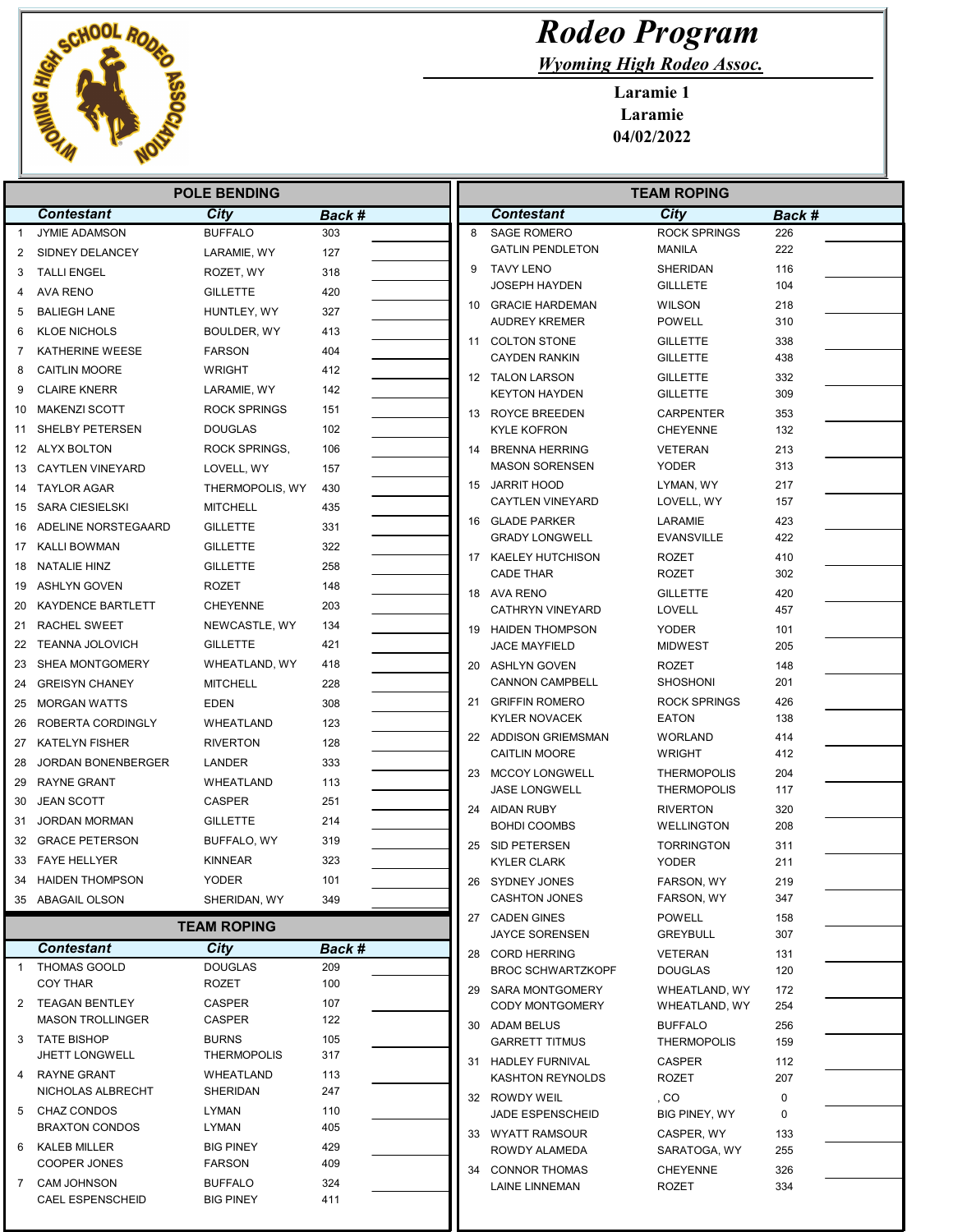

| <b>Rodeo Program</b>             |
|----------------------------------|
| <b>Wyoming High Rodeo Assoc.</b> |

Laramie 1 Laramie 04/02/2022

| <b>TEAM ROPING</b> |                          |                         |        |                | <b>TIE DOWN CALF ROPING</b> |                    |        |  |
|--------------------|--------------------------|-------------------------|--------|----------------|-----------------------------|--------------------|--------|--|
|                    | <b>Contestant</b>        | City                    | Back # |                | <b>Contestant</b>           | City               | Back # |  |
| 35                 | <b>TELL TAVEGIE</b>      | <b>NEWCASTLE</b>        | 261    | 4              | <b>CADEN GINES</b>          | <b>POWELL</b>      | 158    |  |
|                    | PATE TAVEGIE             | NEWCASTLE               | 337    | 5              | <b>CANNON CAMPBELL</b>      | SHOSHONI, WY       | 201    |  |
| 36                 | <b>HANNA GRIEMSMAN</b>   | <b>WORLAND</b>          | 114    | 6              | <b>BROC SCHWARTZKOPF</b>    | <b>DOUGLAS</b>     | 120    |  |
|                    | <b>KOLTON MILLER</b>     | <b>GILLETTE</b>         | 103    | 7              | <b>CORD HERRING</b>         | <b>VETERAN</b>     | 131    |  |
|                    |                          | <b>BREAKAWAY ROPING</b> |        | 8              | <b>CODY MONTGOMERY</b>      | WHEATLAND, WY      | 254    |  |
|                    | <b>Contestant</b>        | City                    | Back # | 9              | JARRIT HOOD                 | LYMAN, WY          | 217    |  |
| 1                  | <b>ADDISON GRIEMSMAN</b> | <b>WORLAND</b>          | 414    | 10             | <b>KYLER CLARK</b>          | YODER              | 211    |  |
| 2                  | <b>KENNEDY SHEEHAN</b>   | <b>ROZET</b>            | 121    | 11             | <b>MASON SORENSEN</b>       | YODER, WY          | 313    |  |
| 3                  | <b>SYDNEY JONES</b>      | FARSON, WY              | 219    | 12             | <b>KASHTON REYNOLDS</b>     | ROZET              | 207    |  |
|                    | SHEA MONTGOMERY          | WHEATLAND, WY           | 418    | 13             | <b>TEAGEN BINDER</b>        | <b>MERINO</b>      | 150    |  |
| 5                  | <b>RAYNE GRANT</b>       | WHEATLAND               | 113    | 14             | <b>KOLTON MILLER</b>        | <b>GILLETTE</b>    | 103    |  |
| 6                  | RAELEE CALDWELL          | <b>GILLETTE</b>         | 200    | 15             | <b>TALON LARSON</b>         | <b>GILLETTE</b>    | 332    |  |
| 7                  | <b>CAITLIN MOORE</b>     | <b>WRIGHT</b>           | 412    | 16             | ROYCE BREEDEN               | <b>CARPENTER</b>   | 353    |  |
| 8                  | <b>GRACE PETERSON</b>    | BUFFALO, WY             | 319    | 17             | <b>JACE MAYFIELD</b>        | <b>MIDWEST</b>     | 205    |  |
| 9                  | <b>ROZLYN HERREN</b>     | <b>GILLETTE</b>         | 216    | 18             | <b>COY THAR</b>             | <b>ROZET</b>       | 100    |  |
| 10                 | <b>SARA MONTGOMERY</b>   | WHEATLAND               | 172    | 19             | <b>CORYJAMES BOMHOFF</b>    | <b>CHEYENNE</b>    | 257    |  |
| 11                 | <b>CEDAR STEWART</b>     | <b>BIG PINEY</b>        | 321    | 20             | NICHOLAS ALBRECHT           | SHERIDAN           | 247    |  |
| 12                 | <b>ISABELLE CAMINO</b>   | <b>BUFFALO</b>          | 109    | 21             | <b>ADAM BELUS</b>           | <b>BUFFALO</b>     | 256    |  |
| 13                 | <b>CATHRYN VINEYARD</b>  | LOVELL, WY              | 457    | 22             | <b>BOHDI COOMBS</b>         | WELLINGTON         | 208    |  |
| 14                 | <b>KAYDENCE BARTLETT</b> | <b>CHEYENNE</b>         | 203    | 23             | <b>CAM JOHNSON</b>          | BUFFALO, WY        | 324    |  |
| 15                 | <b>JAMI GARSON</b>       | <b>TORRINGTON</b>       | 427    | 24             | <b>JAYCE SORENSEN</b>       | <b>GREYBULL</b>    | 307    |  |
| 16                 | <b>HADLEY FURNIVAL</b>   | <b>CASPER</b>           | 112    | 25             | <b>JASE LONGWELL</b>        | <b>THERMOPOLIS</b> | 117    |  |
| 17                 | <b>FAYE HELLYER</b>      | <b>KINNEAR</b>          | 323    | 26             | <b>KEYTON HAYDEN</b>        | <b>GILLETTE</b>    | 309    |  |
| 18                 | <b>TALLI ENGEL</b>       | ROZET, WY               | 318    | 27             | SID PETERSEN                | <b>TORRINGTON</b>  | 311    |  |
| 19                 | <b>AUDREY KREMER</b>     | <b>POWELL</b>           | 310    | 28             | <b>KARSON EWING</b>         | DOUGLAS, WY        | 224    |  |
| 20                 | <b>MORGAN WATTS</b>      | <b>EDEN</b>             | 308    | 29             | <b>GLADE PARKER</b>         | LARAMIE            | 423    |  |
| 21                 | <b>KAELEY HUTCHISON</b>  | ROZET                   | 410    | 30             | <b>CONNOR THOMAS</b>        | <b>CHEYENNE</b>    | 326    |  |
| 22                 | <b>JEAN SCOTT</b>        | <b>CASPER</b>           | 251    | 31             | <b>THOMAS GOOLD</b>         | DOUGLAS, WY        | 209    |  |
| 23                 | <b>GREISYN CHANEY</b>    | <b>MITCHELL</b>         | 228    |                |                             | <b>GOAT TYING</b>  |        |  |
| 24                 | <b>GRACIE HARDEMAN</b>   | <b>WILSON</b>           | 218    |                | <b>Contestant</b>           | City               | Back # |  |
| 25                 | <b>TAVY LENO</b>         | SHERIDAN                | 116    | $\mathbf{1}$   | <b>ISABELLE CAMINO</b>      | <b>BUFFALO</b>     | 109    |  |
| 26                 | <b>JORDAN MORMAN</b>     | <b>GILLETTE</b>         | 214    | $\overline{2}$ | PEITYN MANOR                | <b>GILLETTE</b>    | 118    |  |
| 27                 | SYDNEY OEDEKOVEN         | <b>GILLETTE</b>         | 206    | 3              | ABAGAIL OLSON               | SHERIDAN, WY       | 349    |  |
| 28                 | <b>JOSIE MEYRING</b>     | , CO                    | 0      | 4              | <b>JYMIE ADAMSON</b>        | <b>BUFFALO</b>     | 303    |  |
| 29                 | SHELBY PETERSEN          | <b>DOUGLAS</b>          | 102    | 5              | KATHERINE WEESE             | <b>FARSON</b>      | 404    |  |
| 30                 | <b>BRENNA HERRING</b>    | VETERAN                 | 213    | 6              | <b>SARA CIESIELSKI</b>      | <b>MITCHELL</b>    | 435    |  |
| 31                 | <b>SHARIANNE BROWER</b>  | <b>BIG PINEY</b>        | 246    | 7              | RAELEE CALDWELL             | <b>GILLETTE</b>    | 200    |  |
| 32                 | <b>HAIDEN THOMPSON</b>   | <b>YODER</b>            | 101    | 8              | <b>CLAIRE KNERR</b>         | LARAMIE, WY        | 142    |  |
| 33                 | HANNA GRIEMSMAN          | <b>WORLAND</b>          | 114    | 9              | JORDAN BONENBERGER          | LANDER             | 333    |  |
| 34                 | <b>ABAGAIL OLSON</b>     | SHERIDAN, WY            | 349    | 10             | <b>SARA MONTGOMERY</b>      | WHEATLAND          | 172    |  |
| 35                 | <b>KLOE NICHOLS</b>      | BOULDER, WY             | 413    | 11             | <b>JEAN SCOTT</b>           | CASPER             | 251    |  |
| 36                 | <b>ASHLYN GOVEN</b>      | ROZET                   | 148    | 12             | ROZLYN HERREN               | <b>GILLETTE</b>    | 216    |  |
| 37                 | <b>BALIEGH LANE</b>      | HUNTLEY, WY             | 327    | 13             | <b>KENNEDY SHEEHAN</b>      | ROZET              | 121    |  |
| 38                 | <b>JYMIE ADAMSON</b>     | <b>BUFFALO</b>          | 303    |                | 14 TAVY LENO                | SHERIDAN           | 116    |  |
|                    |                          | TIE DOWN CALF ROPING    |        | 15             | <b>TALLI ENGEL</b>          | ROZET, WY          | 318    |  |
|                    | <b>Contestant</b>        | City                    | Back # | 16             | <b>MORGAN WATTS</b>         | EDEN               | 308    |  |
| 1                  | <b>CADE THAR</b>         | ROZET                   | 302    | 17             | <b>HAIDEN THOMPSON</b>      | YODER              | 101    |  |
| 2                  | <b>JOSEPH HAYDEN</b>     | <b>GILLLETE</b>         | 104    | 18             | <b>KAELEY HUTCHISON</b>     | ROZET              | 410    |  |
| 3                  | CHAZ CONDOS              | LYMAN                   | 110    |                | 19 CAITLIN MOORE            | <b>WRIGHT</b>      | 412    |  |
|                    |                          |                         |        |                |                             |                    |        |  |

Ш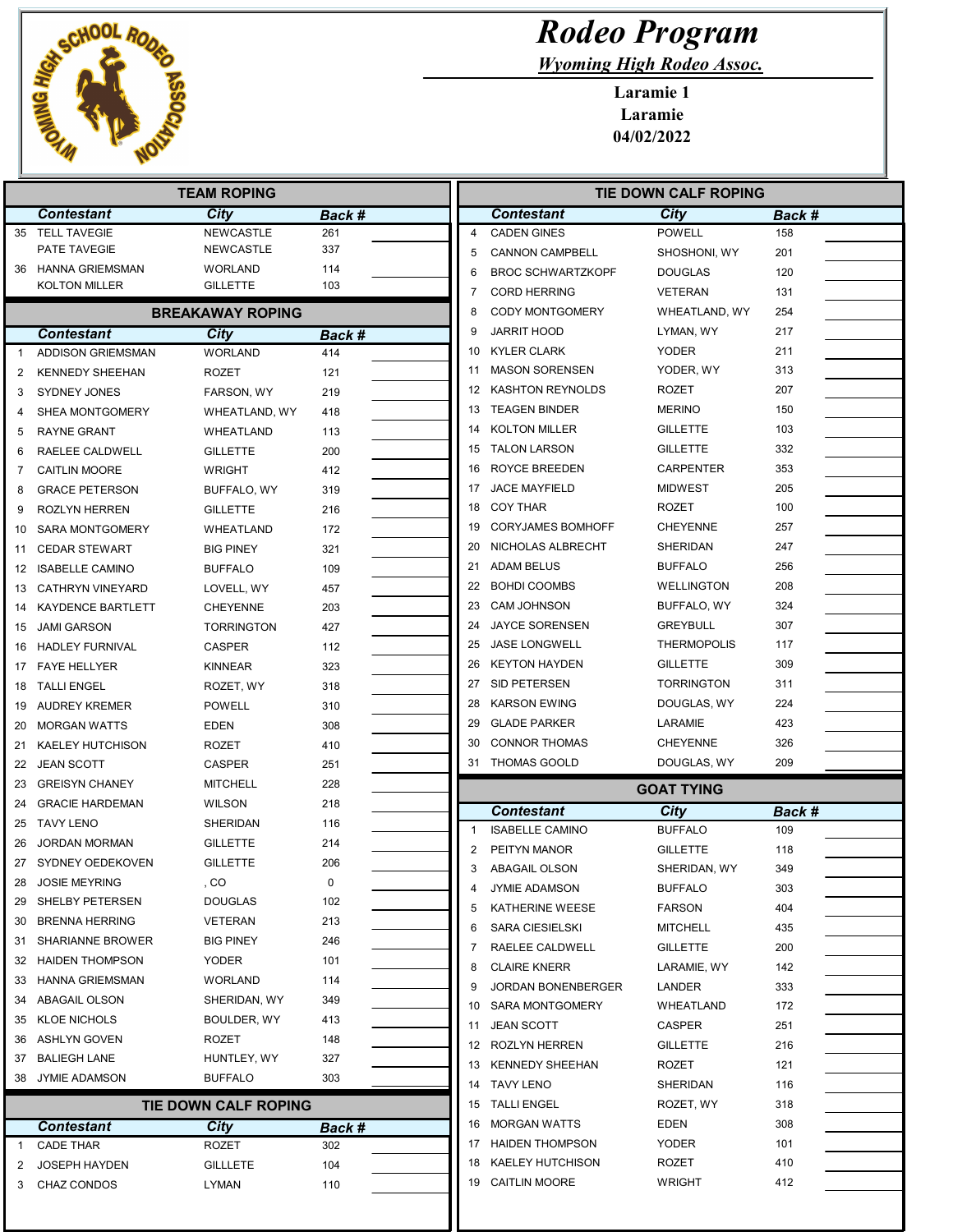

## Rodeo Program

Wyoming High Rodeo Assoc.

Laramie 1 Laramie 04/02/2022

|          | <b>GOAT TYING</b>                           |                                  |            |  | <b>BARREL RACING</b>                   |                        |               |  |
|----------|---------------------------------------------|----------------------------------|------------|--|----------------------------------------|------------------------|---------------|--|
|          | <b>Contestant</b>                           | City                             | Back #     |  | <b>Contestant</b>                      | <b>City</b>            | Back #        |  |
|          | 20 ALYX BOLTON                              | ROCK SPRINGS,                    | 106        |  | 46 ASHLYN GOVEN                        | <b>ROZET</b>           | 148           |  |
|          | 21 RAYNE GRANT                              | WHEATLAND                        | 113        |  | <b>KAYDENCE BARTLETT</b><br>47         | <b>CHEYENNE</b>        | 203           |  |
|          |                                             | <b>BARREL RACING</b>             |            |  | SIDNEY DELANCEY<br>48                  | LARAMIE, WY            | 127           |  |
|          | <b>Contestant</b>                           | City                             | Back #     |  | <b>NATALIE HINZ</b><br>49              | <b>GILLETTE</b>        | 258           |  |
|          | <b>TEANNA JOLOVICH</b>                      | <b>GILLETTE</b>                  | 421        |  | <b>GRACE PETERSON</b><br>50            | BUFFALO, WY            | 319           |  |
| 2        | <b>JORDAN MORMAN</b>                        | <b>GILLETTE</b>                  | 214        |  |                                        | <b>BULL RIDING</b>     |               |  |
| 3        | <b>RAYNE GRANT</b>                          | <b>WHEATLAND</b>                 | 113        |  | <b>Contestant</b>                      | <b>City</b>            | <b>Back #</b> |  |
|          | <b>AUDREY KREMER</b>                        | <b>POWELL</b>                    | 310        |  | <b>LANDEN BROWNLEE</b>                 | <b>PAVILLION</b>       | 125           |  |
| 5        | <b>ALYX BOLTON</b>                          | ROCK SPRINGS,                    | 106        |  | 2<br><b>COLT WELSH</b>                 | GILLETTE, WY           | 149           |  |
| 6        | <b>CAITLIN MOORE</b>                        | WRIGHT                           | 412        |  | 3<br><b>AIDAN RUBY</b>                 | <b>RIVERTON</b>        | 320           |  |
| 7        | ABAGAIL OLSON                               | SHERIDAN, WY                     | 349        |  | <b>TIPTON WILSON</b><br>4              | <b>JACKSON</b>         | 135           |  |
| 8        | <b>MADISYN KEITH</b>                        | CASPER, WY                       | 170        |  | <b>ASHTON SLAUGH</b><br>5              | <b>MANILA</b>          | 233           |  |
| 9        | <b>BRENNA HERRING</b>                       | VETERAN                          | 213        |  | <b>CREE JONES</b><br>6                 | FARSON, WY             | 164           |  |
| 10       | <b>CATHRYN VINEYARD</b>                     | LOVELL, WY                       | 457        |  | <b>KYLE CHENEY</b><br>7                | <b>POWELL</b>          | 155           |  |
| 11       | SHELBY PETERSEN                             | <b>DOUGLAS</b>                   | 102        |  | <b>HAYDEN WELSH</b><br>8               | GILLETTE, WY           | 335           |  |
| 12       | JAMI GARSON                                 | <b>TORRINGTON</b>                | 427        |  | <b>BRENTON ROSS</b><br>9               | BUFFALO, WY            | 137           |  |
| 13       | <b>KLOE NICHOLS</b>                         | BOULDER, WY                      | 413        |  | <b>CASHTON JONES</b><br>10             | FARSON, WY             | 347           |  |
|          | <b>TAYLOR AGAR</b>                          | THERMOPOLIS, WY                  | 430        |  | ROEDY FARRELL<br>11                    | THERMOPOLIS, WY        | 210           |  |
| 14<br>15 | KALLI BOWMAN                                | <b>GILLETTE</b>                  | 322        |  | <b>CHRISTEN NIELSEN</b><br>12          | BUFFALO, WY            | 273           |  |
|          | <b>GREISYN CHANEY</b>                       | <b>MITCHELL</b>                  | 228        |  | <b>JASPUR BROWER</b>                   | <b>BIG PINEY</b>       | 144           |  |
| 16       | <b>BALIEGH LANE</b>                         |                                  |            |  | 13<br><b>BRODY HASENACK</b>            | <b>JACKSON</b>         | 115           |  |
| 17       |                                             | HUNTLEY, WY                      | 327        |  | 14                                     |                        | 403           |  |
| 18       | <b>JEAN SCOTT</b>                           | <b>CASPER</b>                    | 251        |  | <b>BRENSON BARTLETT</b><br>15          | <b>CHEYENNE</b>        |               |  |
| 19       | RACHEL SWEET<br>ROBERTA CORDINGLY           | NEWCASTLE, WY                    | 134<br>123 |  |                                        | <b>BAREBACK RIDING</b> |               |  |
| 20<br>21 | <b>ISABELLE CAMINO</b>                      | WHEATLAND<br><b>BUFFALO</b>      | 109        |  | <b>Contestant</b>                      | City                   | Back #        |  |
| 22       | <b>MOLLY ALLEN</b>                          | <b>CHEYENNE</b>                  | 400        |  | $\mathbf{1}$<br><b>GRADY EDWARDS</b>   | GILLETTE, WY           | 284           |  |
|          | <b>HAIDEN THOMPSON</b>                      | <b>YODER</b>                     | 101        |  | 2<br><b>JASPUR BROWER</b>              | <b>BIG PINEY</b>       | 144           |  |
| 23       |                                             |                                  |            |  | 3<br><b>ROEDY FARRELL</b>              | THERMOPOLIS, WY        | 210           |  |
| 24       | <b>KATELYN FISHER</b><br><b>EMILY AMICK</b> | <b>RIVERTON</b><br><b>MEEKER</b> | 128        |  | <b>EIAN SMITH</b><br>4                 | <b>PINEDALE</b>        | 343           |  |
| 25       |                                             |                                  | 173        |  | <b>TUKER CARRICATO</b><br>5            | SARATOGA               | 328           |  |
| 26       | <b>HAILEY HUSHBECK</b>                      | <b>CHEYENNE</b>                  | 231        |  | <b>RHYDER STAHLA</b><br>6              | GILLETTE, WY           | 165           |  |
| 28       | 27 AVA RENO<br>SHEA MONTGOMERY              | <b>GILLETTE</b><br>WHEATLAND, WY | 420<br>418 |  |                                        | <b>SADDLE BRONC</b>    |               |  |
| 29       | <b>CAYTLEN VINEYARD</b>                     | LOVELL, WY                       | 157        |  | <b>Contestant</b>                      | <b>City</b>            | Back #        |  |
|          | LACIE VASQUEZ                               | <b>ROCK SPRINGS</b>              |            |  | <b>NORRIS GRAVES</b><br>1              | <b>CLEARMONT</b>       | 199           |  |
| 30       | 31 ADELINE NORSTEGAARD                      | <b>GILLETTE</b>                  | 166        |  | 2<br><b>ROADY MARSH</b>                | <b>MINATARE</b>        | 225           |  |
|          |                                             |                                  | 331        |  | <b>RYAN NUNN</b><br>3                  | LOVELL, WY             | 221           |  |
|          | 32 MORGAN WATTS                             | <b>EDEN</b>                      | 308        |  | <b>JAKE SCHLATTMANN</b><br>4           | <b>GREYBULL</b>        | 215           |  |
| 33       | <b>CEDAR STEWART</b>                        | <b>BIG PINEY</b>                 | 321        |  | 5<br>KAVIN HOFF                        | CASPER                 | 408           |  |
| 34       | <b>FAYE HELLYER</b>                         | KINNEAR                          | 323        |  | <b>COLBY SMITH</b><br>6                | BURNS, WY              | 262           |  |
| 35       | <b>TALLI ENGEL</b>                          | ROZET, WY                        | 318        |  | <b>MILES ASHURST</b><br>7              | LUSK, WY               | 234           |  |
| 36       | EVA SCRITCHFIELD                            | MEEKER                           | 360        |  | <b>COLTON WAGONER</b><br>8             | <b>GILLETTE</b>        | 141           |  |
|          | 37 RAELEE CALDWELL                          | <b>GILLETTE</b>                  | 200        |  | <b>JASE LONGWELL</b><br>9              | <b>THERMOPOLIS</b>     | 117           |  |
| 38       | HADLEY FURNIVAL                             | CASPER                           | 112        |  |                                        |                        |               |  |
| 39       | <b>SYDNEY JONES</b>                         | FARSON, WY                       | 219        |  |                                        | <b>STEER WRESTLING</b> |               |  |
| 40       | <b>GRACIE HARDEMAN</b>                      | WILSON                           | 218        |  | <b>Contestant</b>                      | City                   | Back #        |  |
| 41       | KATHERINE WEESE                             | <b>FARSON</b>                    | 404        |  | <b>CODY MONTGOMERY</b><br>$\mathbf{1}$ | WHEATLAND, WY          | 254           |  |
| 42       | SARA CIESIELSKI                             | <b>MITCHELL</b>                  | 435        |  | <b>CONNOR WEESE</b><br>2               | <b>FARSON</b>          | 351           |  |
| 43       | SYDNEY OEDEKOVEN                            | <b>GILLETTE</b>                  | 206        |  | <b>MASON TROLLINGER</b><br>3           | CASPER, WY             | 122           |  |
| 44       | <b>MAKENZI SCOTT</b>                        | <b>ROCK SPRINGS</b>              | 151        |  | <b>JACE MAYFIELD</b><br>4              | <b>MIDWEST</b>         | 205           |  |
| 45       | JORDAN BONENBERGER                          | LANDER                           | 333        |  | 5<br><b>BOHDI COOMBS</b>               | <b>WELLINGTON</b>      | 208           |  |
|          |                                             |                                  |            |  |                                        |                        |               |  |